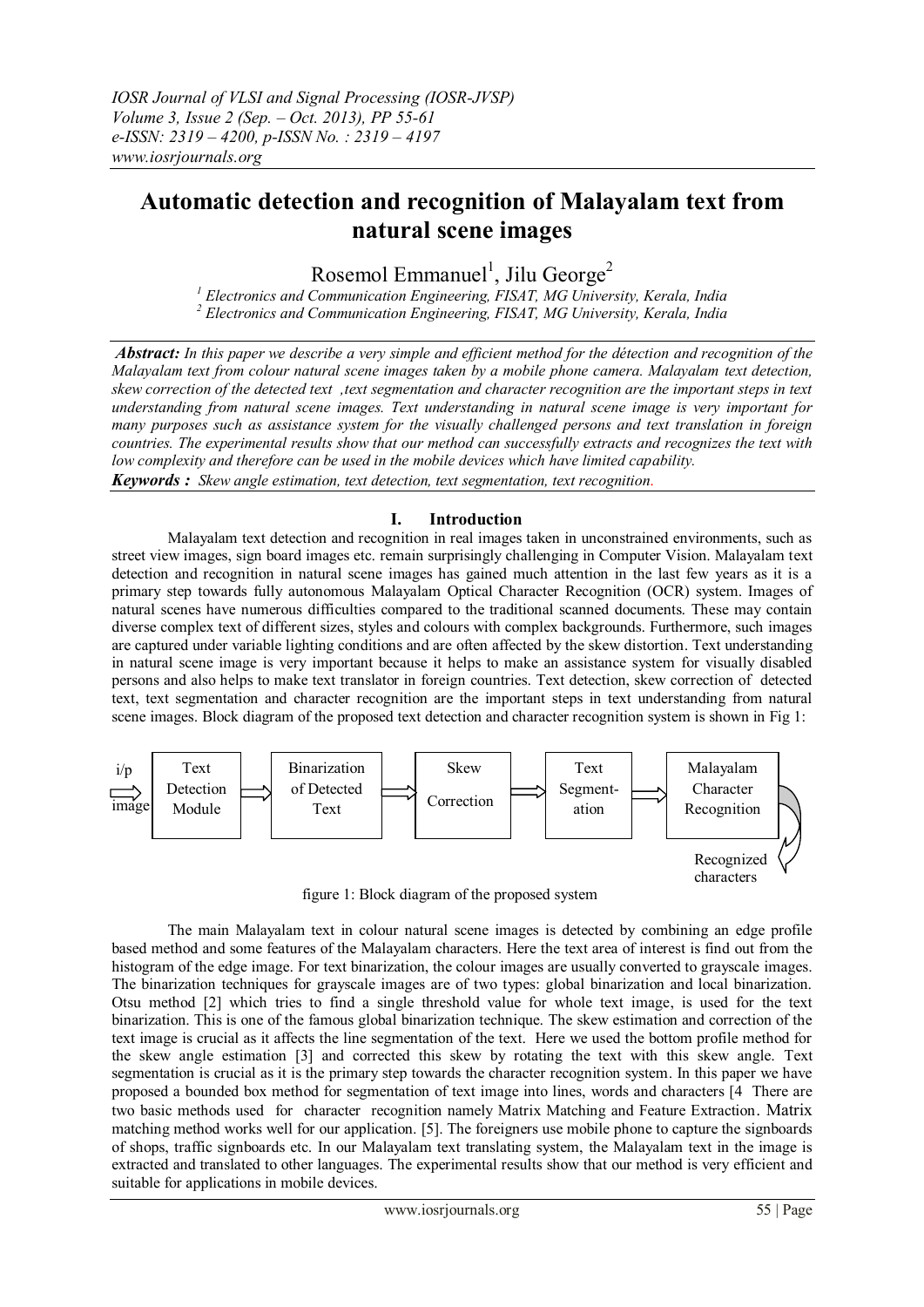# **II. Text Area Detection**

Text understanding has gained considerable attention over the past few years, particularly, in the case of street scenes. This problem has manifested itself in various forms, namely, object detection and object recognition. Several text detection methods have been proposed based on edge profile, binarization, spatialfrequency image analysis etc. Here we presented an edge profile based method to detect the text region from the natural scene image. The input of the system is a colour image captured by a mobile phone camera (SAMSUNG GALAXY) which is shown in Fig 2



figure 2:input image

# **2.1 Median filtering of the gray scale image**

The conversion of RGB image to gray scale image has been done because the further processing is done on a gray scale image. First action to be performed is the median filtering of the gray scale image. In image processing, it is often desirable to be able to perform some kind of noise reduction on an image. The median filter is a nonlinear digital filtering technique, often used to remove noise. Such noise reduction step improves the results of later processing (for example, edge detection on an image). The main idea behind the median filtering is to run through the image pixel by pixel, replacing each pixel with the median of neighboring pixel. The pattern of neighbors is called the "window", which slides, entry by entry, over the entire signal. If the window has an odd number of entries, then the median is simple to define: it is just the middle value after all the entries in the window are sorted numerically. For an even number of entries, there is more than one possible median. Note that this step blurs the background more than text so the edge of text will be retained. This is shown in Fig 4 and Fig 5.



figure 3: Filtering approach of median filter



figure 4:gray scale image figure 5:median filtered image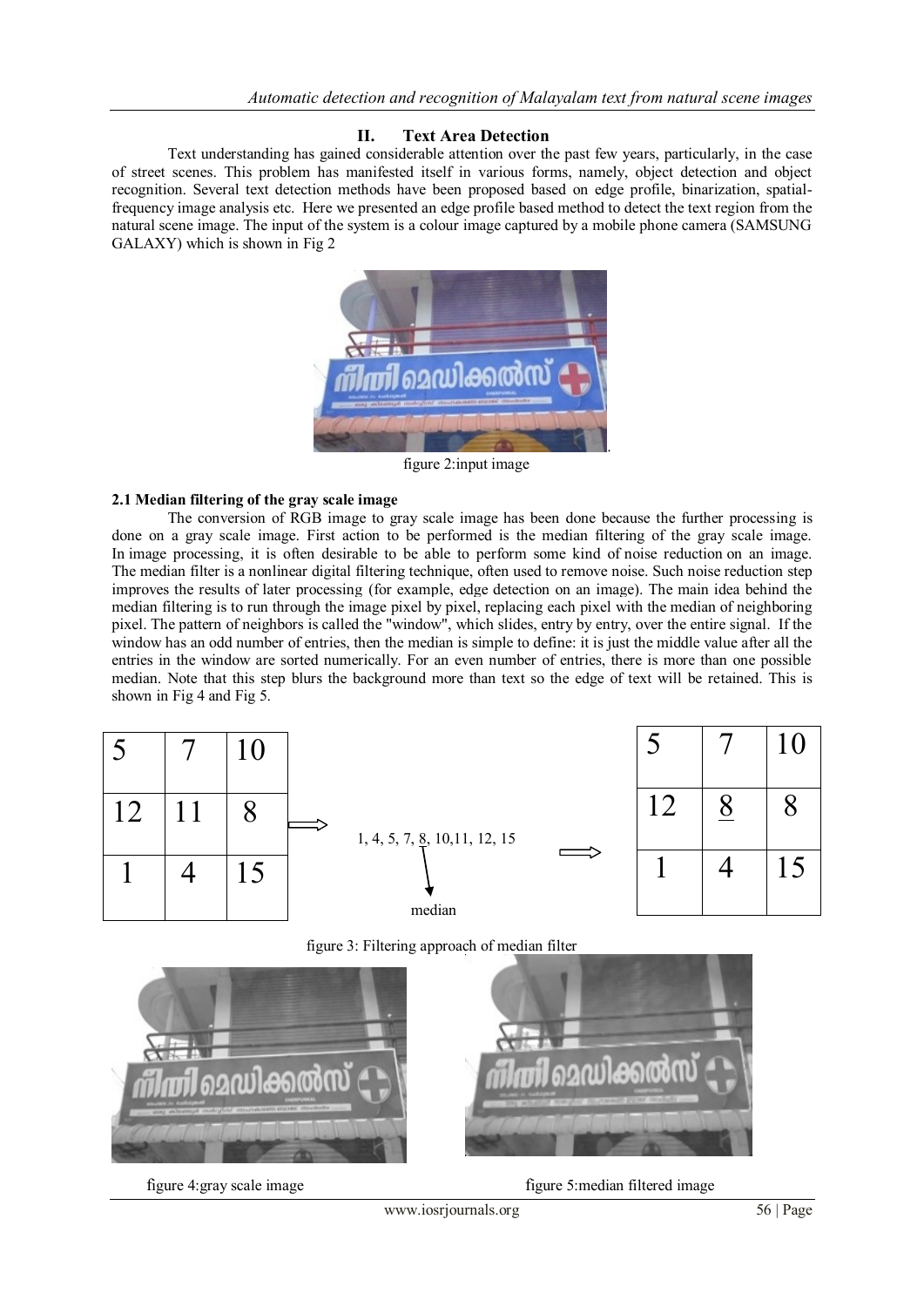#### **2.2 Conversion of median filtered image to edge image**

Usually the signboard text is horizontal, so the horizontal edge profile in the edge image is calculated to detect the text region. Sobel edge-emphasizing method is used to create the edge image. The Sobel operator performs a 2-D spatial gradient measurement on an image which emphasizes regions of high spatial gradient that correspond to edges. Sobel operator uses two 3 by 3 kernels, one for horizontal changes and the other for vertical changes. If X is the original image, then approximations of the derivatives - one for horizontal changes  $(G<sub>x</sub>)$ , and one for vertical $(G<sub>y</sub>)$ , are obtained by convolving these kernels with the original image X.

$$
G_X = \begin{pmatrix} 1 & 0 & -1 \\ 2 & 0 & -2 \\ 1 & 0 & -1 \end{pmatrix} * X \qquad (1)
$$

$$
G_Y = \begin{pmatrix} 1 & 2 & 1 \\ 0 & 0 & 0 \\ -1 & -2 & -1 \end{pmatrix} * X \qquad (2)
$$

Where \* denotes the two dimensional convolution operation

Here  $G_X$  is defined as increasing in the "right"-direction and  $G_Y$  is defined as increasing in the "down"direction. At each point in the image, the resulting gradient approximations can be combined to give the gradient magnitude, using:



figure 6: sobel edge image

#### **2.3 Text area detection**

By using the histogram plot, the supporting idea to extract the text region of interest can be implemented. This is done by concentrating on the central area of the image, which helps to exclude the unwanted informations. This can improvised by looking into the hope of that the height of the text area of interest was almost protruding out than the other textures, which included even the minor details. The images analyzed showed an optimal result with images which were collected. The histogram of the edge image is shown in Fig 7 and the detected text region is given in the Fig 8

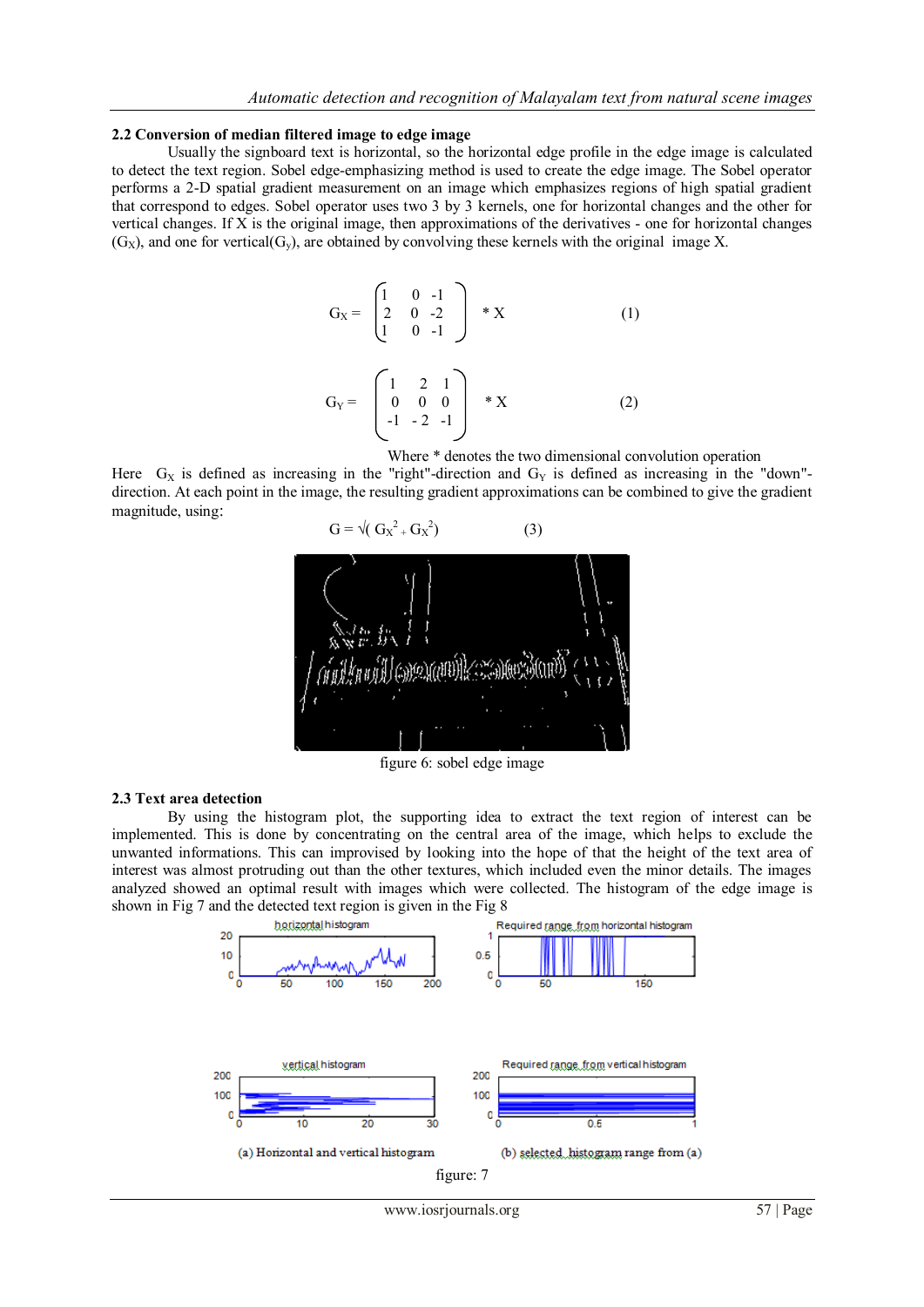

figure 8: Detected text region

## **III. Binarization**

The goal of binarization is to convert the given input grayscale or colour image into a bi-level representation (black and white). Binarization of the image simplifies the segmentation of the text. The binarization techniques for grayscale images are of two types: global and local binarization. Global binarization techniques try to find a single threshold value for whole text image. The local binarization methods have been proposed to overcome some problems like illumination over the text image is not uniform etc. Since the size of text image is small, global thresholding method seems efficient to be used to extract text from the background. The famous global binarization method is Otsu [5]. Otsu method uses clustering based image thresholding. This algorithm assumes that the image to be binarized contains two types of pixels (foreground and background) and then found out the optimum threshold separating these two types of pixels so that their combined spread is minimum. The pixels of given image be represented in L gray levels [1,2,…L] and the total number of pixels by  $N = n_1 + n_2 + ... + n_i$ . Here the gray-level histogram is normalized and regarded as a probability distribution for simplicity. One can see that, the simple and fast Otsu method can generate good results for normal images



#### Figure 9: Binarized image

#### **IV. Skew Angle Estimation And Correction**

 The skew angle estimation and correction of the text image is very important because it may affect the segmentation processes to be followed. A number of skew angle detection and correction methods are available for the document images. Projection profile method and Hough transform method work well for the text only documents. A common disadvantage of both these methods is that the computational complexity is proportional to the accuracy required. Here we used the bottom profile method [3] for the skew angle estimation and correction. Fig 10 shows the logic behind this method:



figure 10: Bottom profile method

 In this method we assume a horizontal straight line at the bottom of the image and calculated the heights in terms of pixels from that straight line to the first white pixel found while moving upward. These heights are measured along the complete width of the text region. Among the heights, find the leftmost (*h1*), rightmost (*h2*) heights and by using these heights find the skew angle. Thus, we can find the skew angle as:

Skew angle= inverse tan  $((h2-h1)/d)$  (4)

Where d is the total width of the text. After finding the skew angle, rotate the image by this skew angle to obtain the skew corrected image.The skew corrected image is shown in the Fig 11:

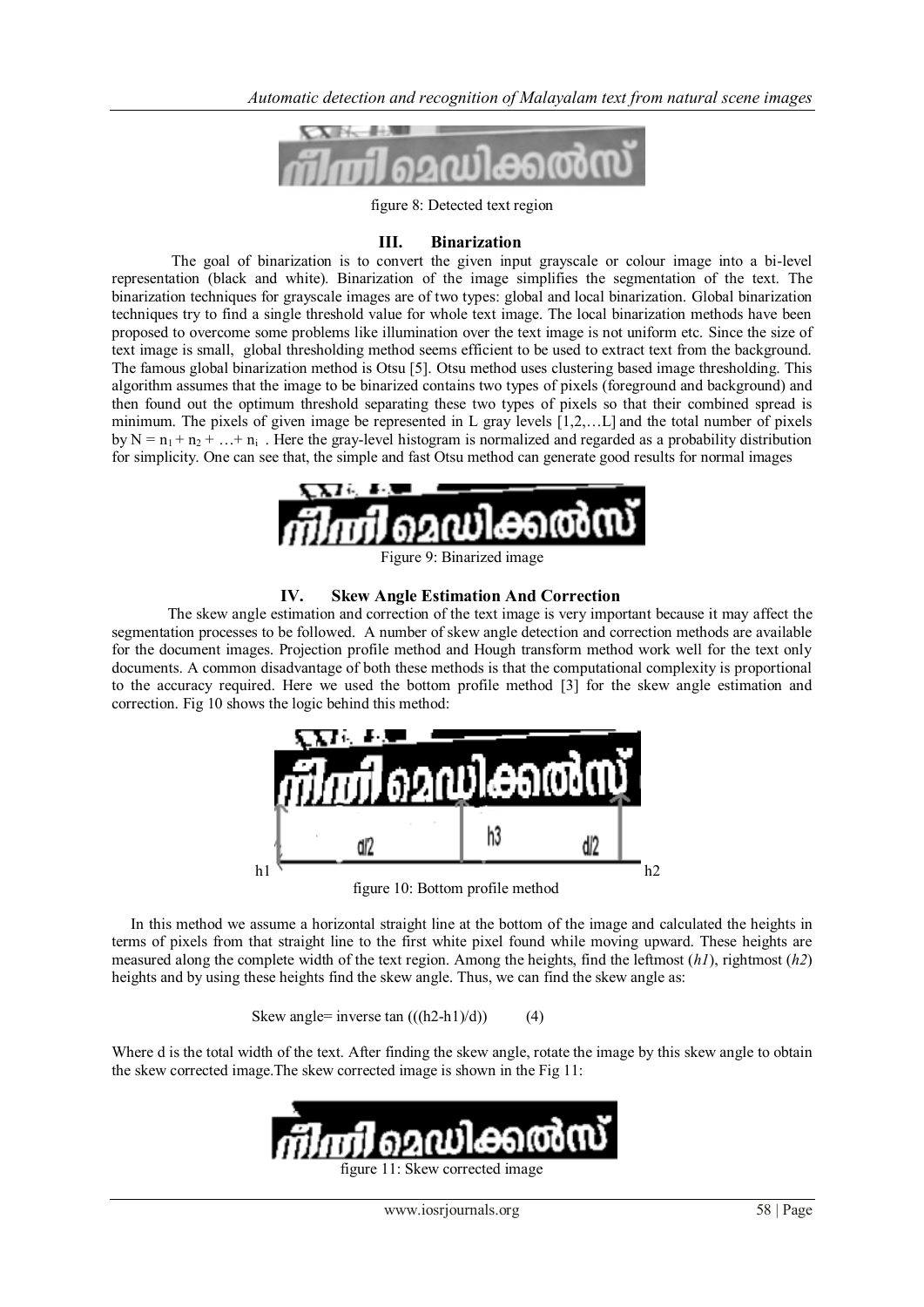# **V. Text Segmentation**

Text segmentation into lines, words and characters is a critical step towards the text recognition system. Each character extracted is the input to the Character Recognition System. Global horizontal projection method, piece-wise horizontal projection analysis, Hough transform and thinning operation are the commonly used text segmentation methods. Here we have proposed a bounded box method for segmentation of documents lines and words and characters [4].

### **5.1 Line Segmentation**

 Line segmentation is required, if the text in the natural scene image contains more than one text line. The steps for line segmentation are as follows:

- (1) Count the black pixel in each row of the image.
- (2) Find the rows containing no white pixel.
- (3) Replace all such rows by 1
- (4) Mark the Bounding Box for text lines.
- (5) Copy the lines in Bounding Box and save it in separate file.

## **5.2 Word segmentation**

 Word segmentation is required, if the text in the natural scene image containing more than one word. The steps for word segmentation are as follows:

- (1) Count the black pixel in each column.
- (2) Find the columns containing no white pixel.
- (3) Replace all such columns by 1
- (4) Mark the Bounding Box for word.
- (5) Copy the words in the Bounding Box and save it in separate file.





Figure 12: word segmented image

#### **5.3 Character segmentation**

Character segmentation uses connected component labelling. A set of pixels in which each pixel is connected to all other pixels is called a connected component. Connected components labelling scans an image and groups its pixels into components based on pixel connectivity, i.e. .all pixels in a connected component share similar pixel intensity values and are in some way connected with each other. In this method, each untouched characters of a word is a connected component and unique label is assigned to each connected component in the binarized image. By this way we can extract the entire text in the image.



figure 13: character segmented images

# **VI. Malayalam Character Recognition**

#### **6.1 Malayalam language and script**

Malayalam is one of the four major Dravidian languages of South India. It is syllabic in nature and alphabets are classified into vowels and consonants. Conjunct symbols are used to combine certain consonants. Malayalam language script consists of 15 vowels (Fig 11) and 36 consonants (Fig 12). Even though Malayalam script has been standardized, people still used to write in both old script and new script. In Malayalam language many characters are distinct just with a small variation in appearance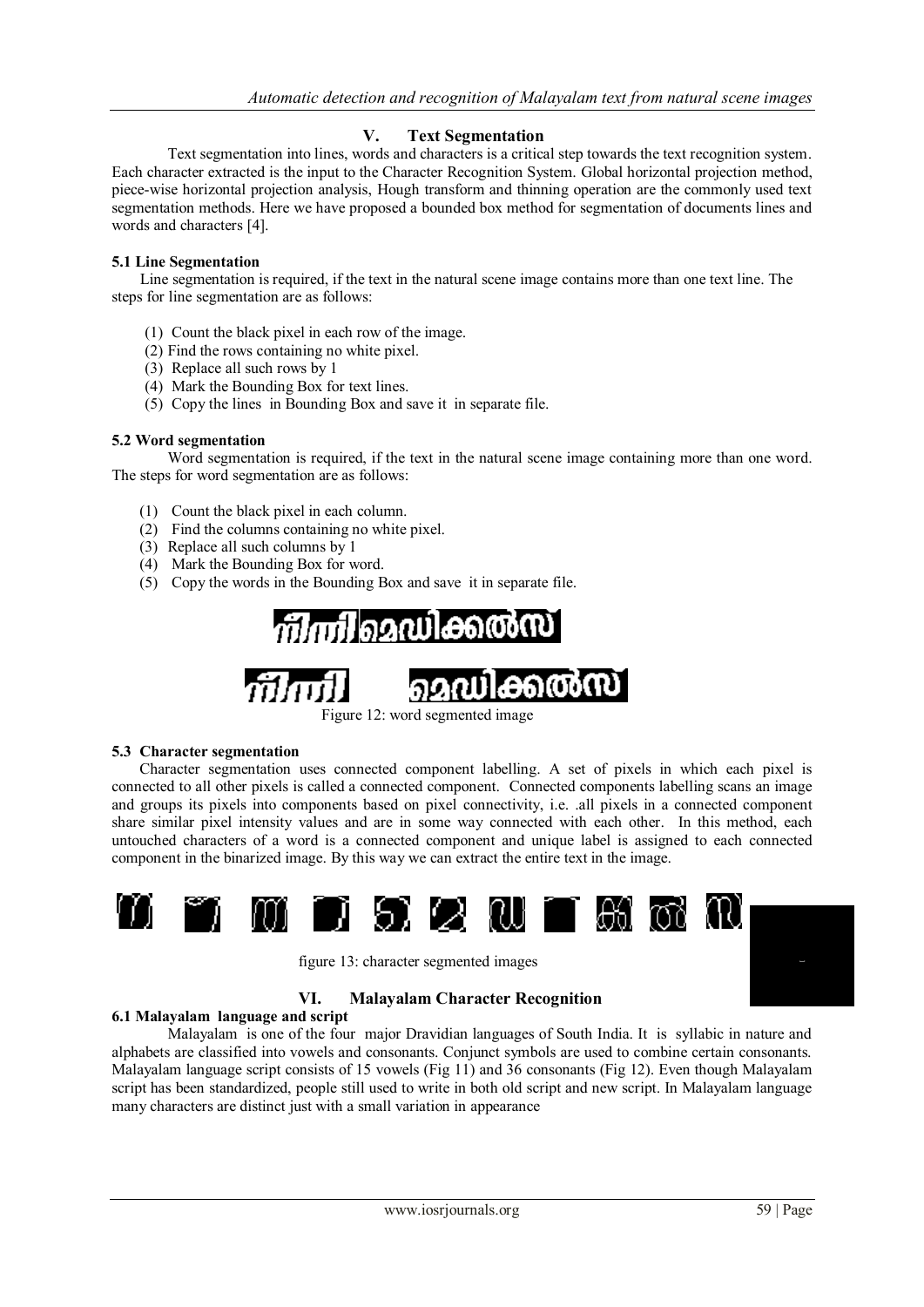figure 14. Vowels in Malayalam പ  $190$  $613$  $\Omega$  $\,<\,$  $\circ$ ۵  $\epsilon$ σx  $\infty$  $va$ י cp C

figure 15. Consonants in Malayalam

A good recognition system should be capable of recognizing characters in different fonts, styles and sizes. Modern Malayalam character recognition methodologies have enabled the recognition of complex characters and symbols .Here we use the matrix matching (template matching) approach for the recognition of Malayalam characters.

#### **6.2 Template matching method**

Here we used template matching method for the character recognition process. Here individual image pixels are used as features. Recognition is performed by comparing an input character with a set of templates (or prototypes) from each character class which is stored in a separate file. Each comparison results is a similarity measure between the input characters with a set of templates. After all templates have been compared with the observed character image, the character's identity is assigned the identity of the template which is having highest percentage of similarity. The purpose of this paper is to successfully recognize and digitize Malayalam characters from natural scene images and store them with ease.

 For template matching, correlation between the main image and the template image was being used. The result of the matching process lies in range 0 to 1 which indicates 0% and 100% matching respectively. For the research implementation, we use 2-dimensional cross correlation in template matching technique. The 2 dimensional cross correlation equation is shown below:

$$
Out (i,j)=\sum_{m=0}^{M-1}\sum_{n=0}^{N-1}in1(m,n) in2(m,n) \qquad (5)
$$

where in1 and in2 are the input images and out is the result of the cross correlation between in1 and in2. in1 operates as the main image and in2 as the template image. In this, template image is matched and shifted with the main image until it finds the highest matching percentage between both the images[5]. This process is repeated until all the characters in the main image is compared with template image. The template image which is having highest correlation value is selected and the process is repeated for the entire text in the image. As the number of samples for each character increases, the accuracy of the recognition system is also increases. All the recognized characters, which are labeled with corresponding character codes are converted into UNICODES. UNICODE is a standard for representing characters and integers. Unlike ASCII which uses 7 bits for each character, Unicode uses 16 bits, which means that it can represent more than 65,000 unique characters. Malayalam Unicode ranges from 0D00 to 0D7F. The Unicode for some Malayalam characters are listed below:

 Some post-processing techniques are applied to the recognized text, which corrects the mistakes that occurred during the recognition stage. Linguistic rules are applied to the recognized text to reduce errors. For example, certain characters don't occur at the beginning of a word and if occur, they are remapped appropriately. Similarly, dependent vowel signs can occur only with consonants or consonant conjuncts; if found along with vowels or soft consonants, they are remapped into consonants/conjuncts similar in shape to the vowel sign. Independent vowels occur only at the beginning of a word and if found anywhere else, they are